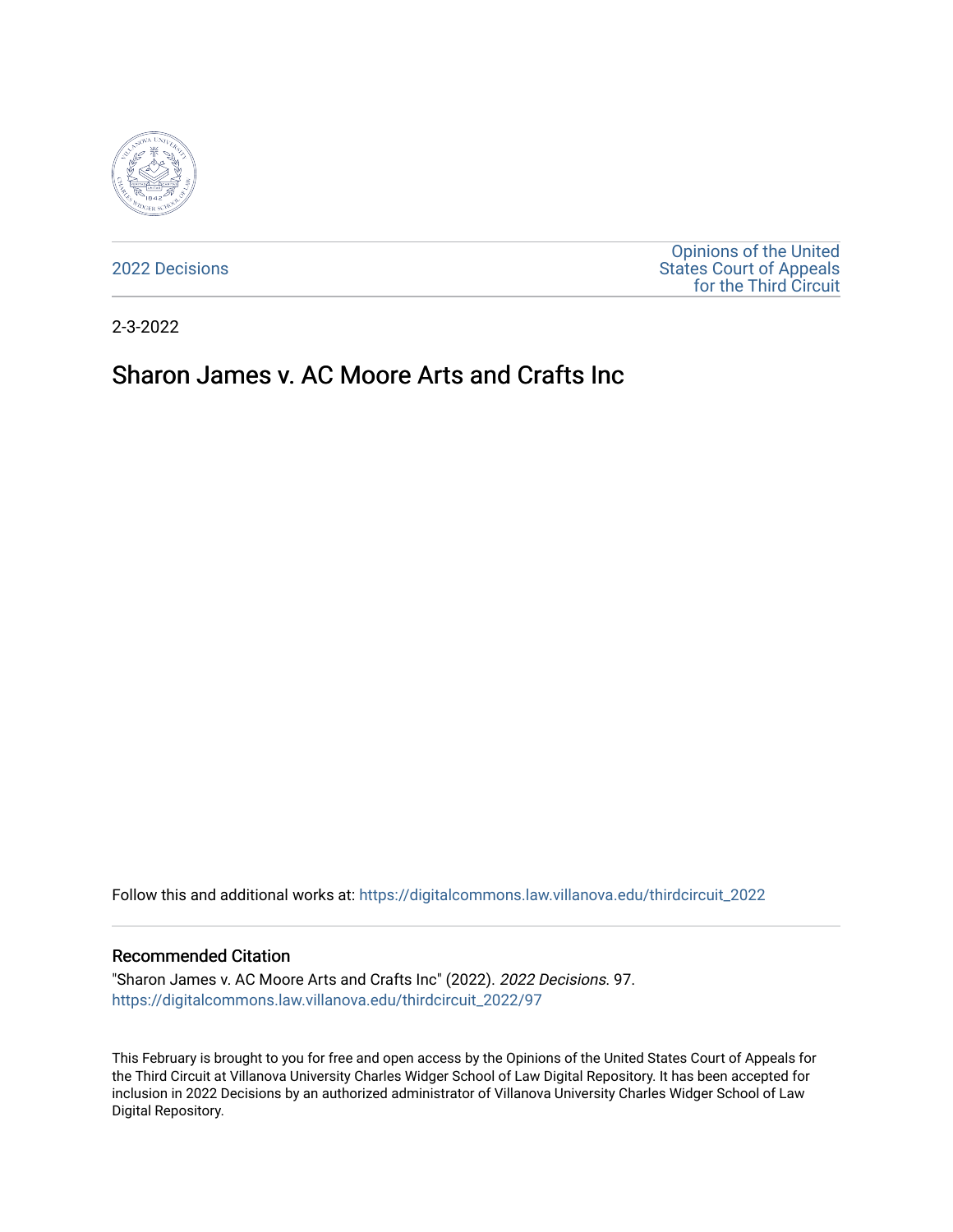## **NOT PRECEDENTIAL**

## UNITED STATES COURT OF APPEALS FOR THE THIRD CIRCUIT

 $\frac{1}{2}$ 

No. 21-1733

# SHARON M. JAMES, Appellant

v.

A.C. MOORE ARTS AND CRAFTS INC./SBAR'S INC.; LAURA DORON; STARMANE HAYMAN; A.C. MOORE ARTS & CRAFTS, INC.,

 $\mathcal{L}_\text{max}$ 

On Appeal from the United States District Court for the District of Delaware (D.C. No. 1:18-cv-00063) District Judge: Hon. Colm F. Connolly, U.S.D.J.

 $\mathcal{L}_\text{max}$ 

Submitted Under Third Circuit LAR 34.1(a) January 28, 2022

Before: CHAGARES, *Chief Judge*, McKEE and MATEY, *Circuit Judges.*

(Filed: February 3, 2022)  $\mathcal{L}_\text{max}$ 

> OPINION  $\mathcal{L}_\text{max}$

This disposition is not an opinion of the full Court and, under I.O.P. 5.7, does not constitute binding precedent.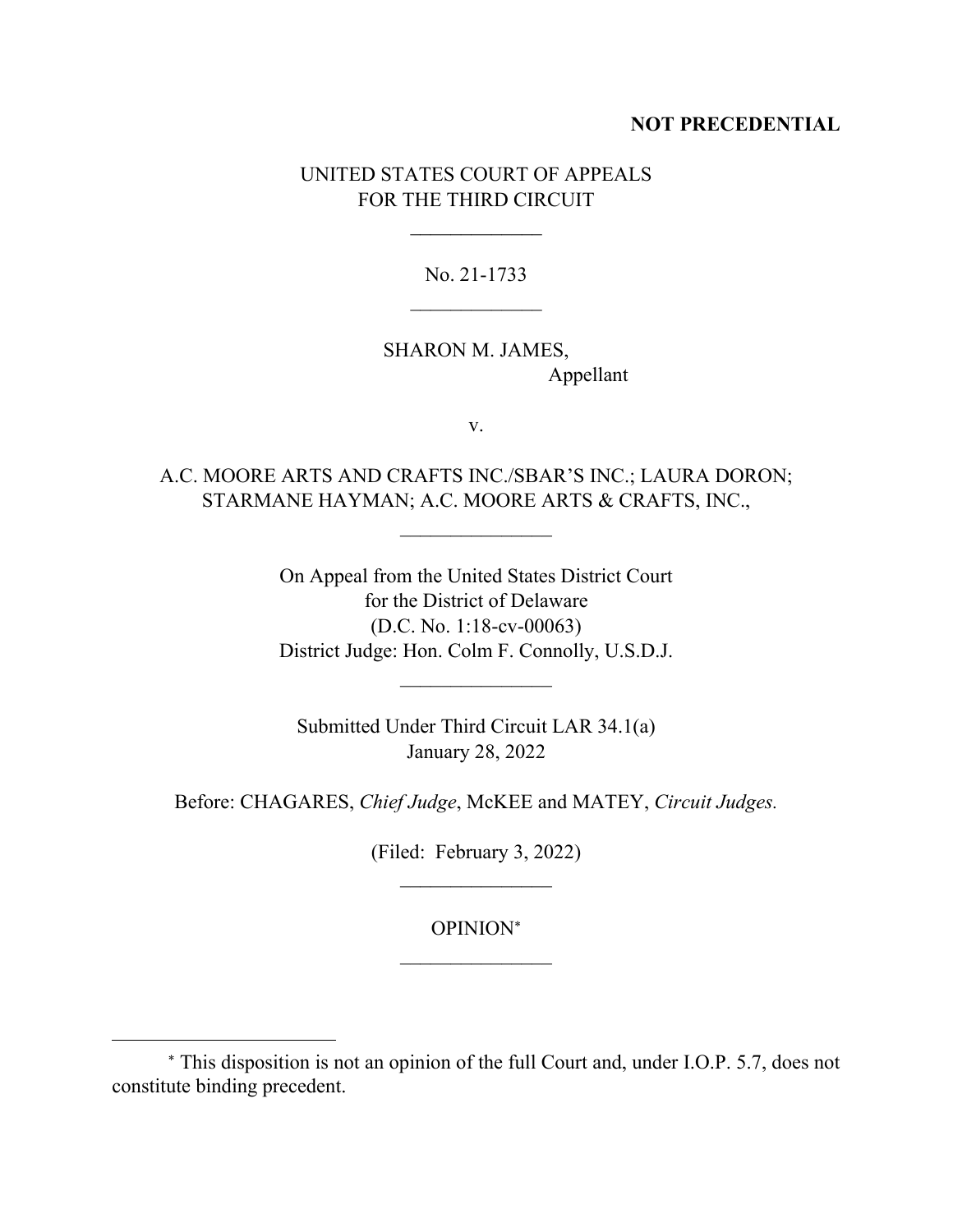#### MATEY, *Circuit Judge*.

Before it closed its doors for good, Sharon James worked for A.C. Moore Arts & Crafts, Inc. ("A.C. Moore") for almost a decade. Despite first "loving" her job, (App. at 811), things turned sour when A.C. Moore instituted changes that impacted James's hours and responsibilities. James filed four charges of discrimination against A.C. Moore and, when the Delaware Department of Labor ("DDOL") dismissed them, she sued in federal court. The District Court granted A.C. Moore's motion for summary judgement and, finding no error, we will affirm.

#### **I. BACKGROUND**

## **A. The Allegations**

A.C. Moore hired James in 2009 as a part-time Activities Specialist, a position that emphasized "flexibility" in duties, including stocking and checkout. (App. at 862.) In 2011, A.C. Moore revised James'sjob description to add product promotion and class instruction. In 2013, A.C. Moore implemented a "Static Schedule," assigning all employees regular shifts that reduced the number of scheduled hours per week for most positions, including the Activities Specialist. In response, James filed an age discrimination charge with the DDOL. A second charge followed, alleging retaliation for the first charge because of reduced hours, changed responsibilities, and negative performance reviews. A third charge again alleged retaliation based on adverse work assignments. And a fourth charge related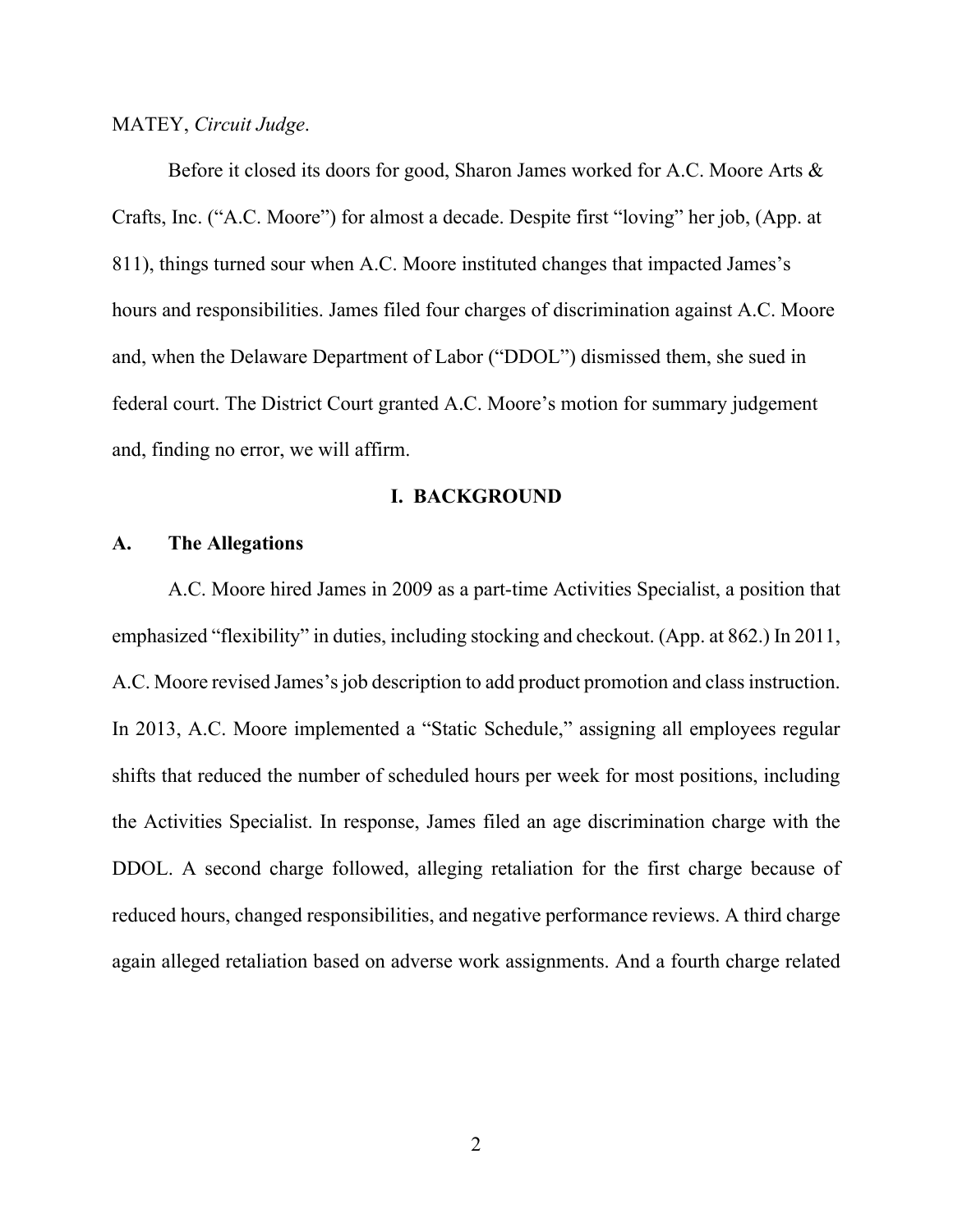to workplace lockers. <sup>1</sup> Complaining of cold conditions in the store, James voluntarily resigned in March 2018.

## **B. The Lawsuit**

James sued, alleging violation of the Age Discrimination in Employment Act of 1967 ("ADEA"). She also alleged that A.C. Moore retaliated against her and created a hostile work environment.<sup>2</sup> The District Court dismissed part of the complaint, and then granted A.C. Moore summary judgement on the remaining claims. This timely appeal of the decision granting summary judgment followed.<sup>3</sup>

#### **II. DISCUSSION**

We review a grant of summary judgement <sup>4</sup> de novo. *Moyer v. Patenaude & Felix,* 

*A.P.C.*, 991 F.3d 466, 469 (3d Cir. 2021). Summary judgement is appropriate only if "'there is no genuine dispute as to any material fact' and, viewing the facts in the light most favorable to [James], [A.C. Moore] 'is entitled to judgment as a matter of law.'" *Shuker v. Smith & Nephew, PLC, 885 F.3d 760, 770 (3d Cir. 2018) (quoting FED. R. CIV. P. 56(a)).* 

<sup>&</sup>lt;sup>1</sup> The incident stemmed from a policy change requiring employees to request a locker, rather than choosing their own. When several lockers were secured with zip-ties, James cut the tie off the locker she historically used. She alleges her personal items were then removed from the locker and discarded.

<sup>&</sup>lt;sup>2</sup> James also filed suit against two individual defendants. The District Court dismissed both claims because the ADEA does not provide for individual liability. James does not appeal that decision.

<sup>&</sup>lt;sup>3</sup> The District Court had jurisdiction under 28 U.S.C. § 1331 and we have jurisdiction under 28 U.S.C. § 1291.

<sup>&</sup>lt;sup>4</sup> James references allegations that the District Court dismissed at an earlier stage in the litigation. Because James did not appeal those rulings, and does not appeal them now, we do not address those facts. *See In re Wettach*, 811 F.3d 99, 115 (3d Cir. 2016) (holding that an argument not developed in an opening brief is forfeited).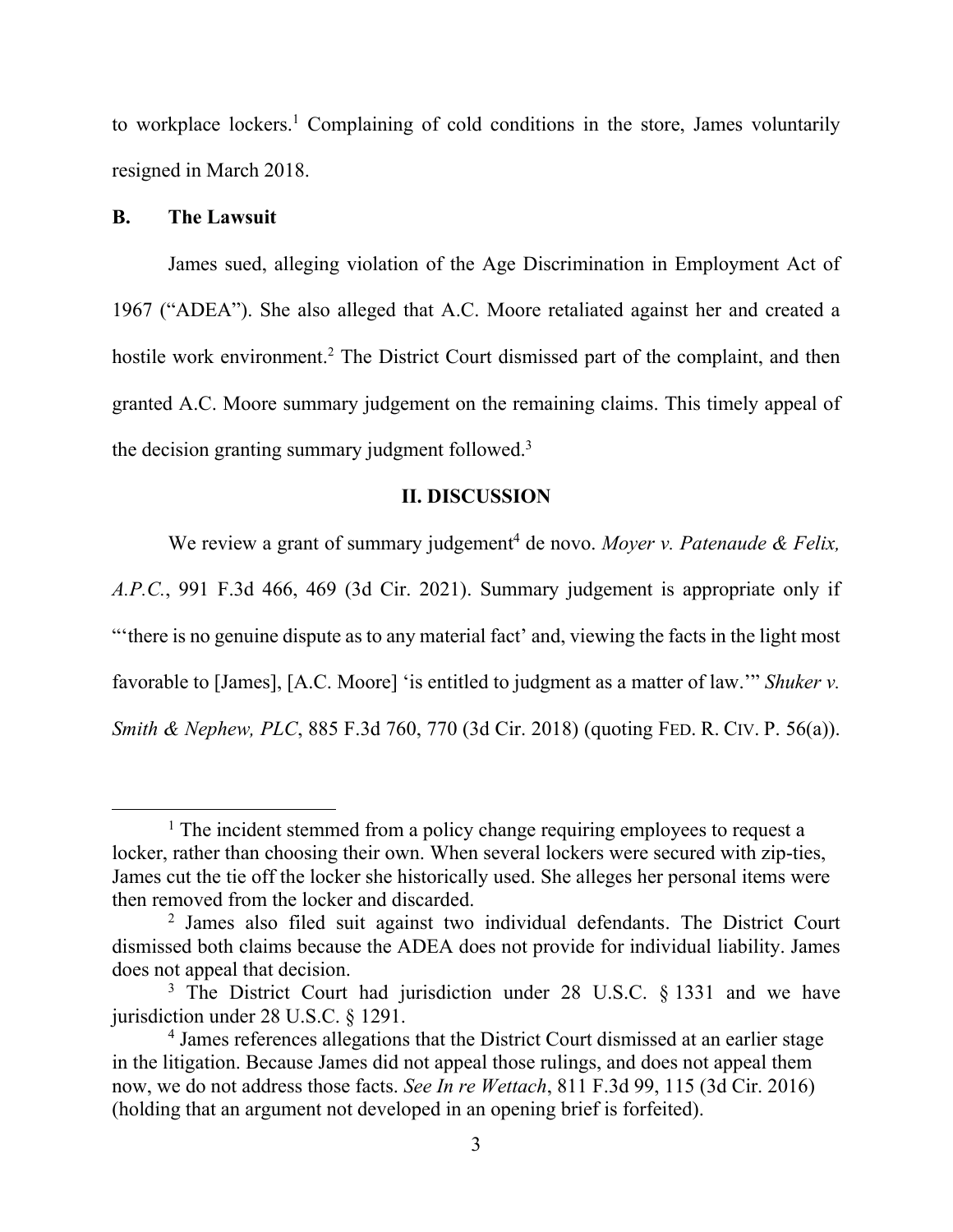"Unsupported assertions, conclusory allegations, or mere suspicions are insufficient to overcome a motion for summary judgment." *Betts v. New Castle Youth Dev. Ctr.*, 621 F.3d 249, 252 (3d Cir. 2010). James appeals only the District Court's award of summary judgement on her retaliation claim, so we do not address her other claims. *See Barna v. Bd. of Sch. Dirs. of Panther Valley Sch. Dist.*, 877 F.3d 136, 145–46 (3d Cir. 2017).

Without direct evidence of retaliation, we use the three-part *McDonnell Douglas* framework requiring James to establish that 1) she engaged in protected activity, 2) she was subject to an adverse action, and 3) there is a causal connection between the protected activity and adverse action. *Fasold v. Justice*, 409 F.3d 178, 188 (3d Cir. 2005) (citing *McDonnell Douglas Corp. v. Green*, 411 U.S. 792 (1973)). Then, the burden of production shifts to A.C. Moore to present a "legitimate, non-retaliatory reason" for the adverse action. *Daniels v. Sch. Dist. of Phila.*, 776 F.3d 181, 193 (3d Cir. 2015). And if A.C. Moore advances such a reason, the burden shifts back to James to show that A.C. Moore's proffered explanation was false, and that retaliation was the "real reason" for the adverse action. *Id.* (citation omitted). We address each allegation in turn.<sup>5</sup>

### **A. Demotion, Change in Duties, and Adverse Assignments**

James alleges that A.C. Moore retaliated against her when it reassigned her job duties and demoted her. James satisfies the first element of her prima facie case because she filed four charges of discrimination. *See Daniels*, 776 F.3d at 193 ("For purposes of

<sup>&</sup>lt;sup>5</sup> On our read, only the first two allegations are included within James's third and fourth DDOL charges. But the District Court addressed the final two allegations, and A.C. Moore follows suit in its Response Brief. So we address them here as well.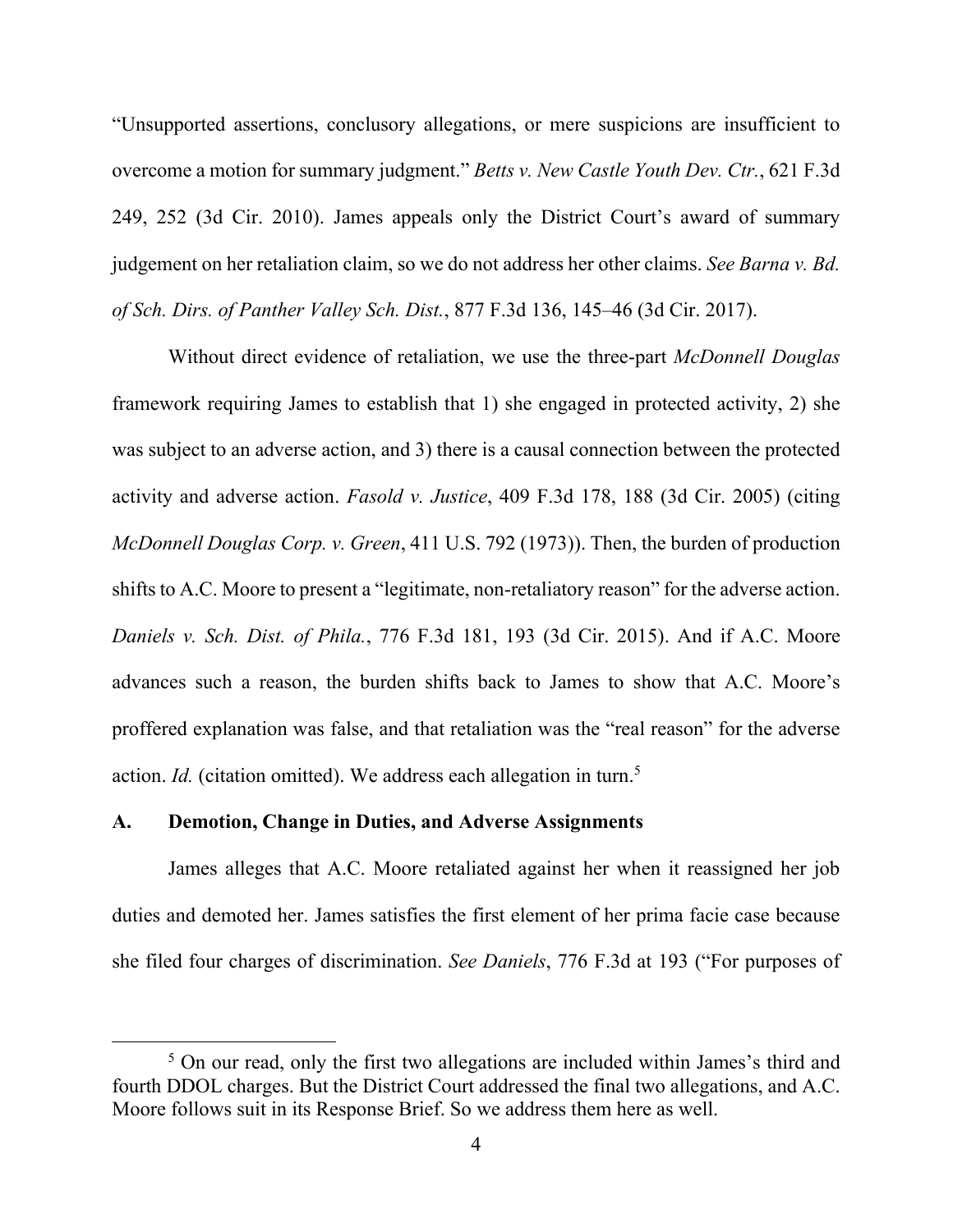the first prong of a prima facie case of retaliation, protected 'opposition' activity includes . . . an employee's filing of formal charges of discrimination."). But she does not establish that these allegations constitute adverse actions. An adverse action is one that "would have 'dissuaded a reasonable worker from making or supporting a charge of discrimination.'" *Moody v. Atl. City Bd. of Educ.*, 870 F.3d 206, 220 (3d Cir. 2017) (quoting *Daniels*, 776 F.3d at 195). James's job title never changed and she testified that "[n]obody told [her] that [she] lost the activities specialist job"—in person, on paper, or otherwise. (App. at 711.) Nor was her hourly rate of pay ever reduced.

And James's duties did not change, either. Working at the cash register was always a part of her job description, while light janitorial duties were added to all non-exempt positions in 2016. In all, her belief that she was "demoted," (App. at 711), amounts to an "[u]nsupported assertion[]," which cannot overcome a motion for summary judgement. *Betts*, 621 F.3d at 252.

#### **B. Locker Assignment**

Next, James argues that A.C. Moore retaliated against her by taking her locker away. That is enough to show a protected activity (as it followed her administrative charges and internal complaints), but it does not show an "adverse action." Assuming the locker was once assigned to James, A.C. Moore changed its policy to require all employees—not just James—to submit a locker request. And even if this were an adverse action, the locker change occurred eighteen months after the third charge and seven months after James filed an internal complaint. These time frames are not "unusually suggestive." *See LeBoon v. Lancaster Jewish Cmty. Ctr. Ass'n*, 503 F.3d 217, 232–33 (3d Cir. 2007) (three months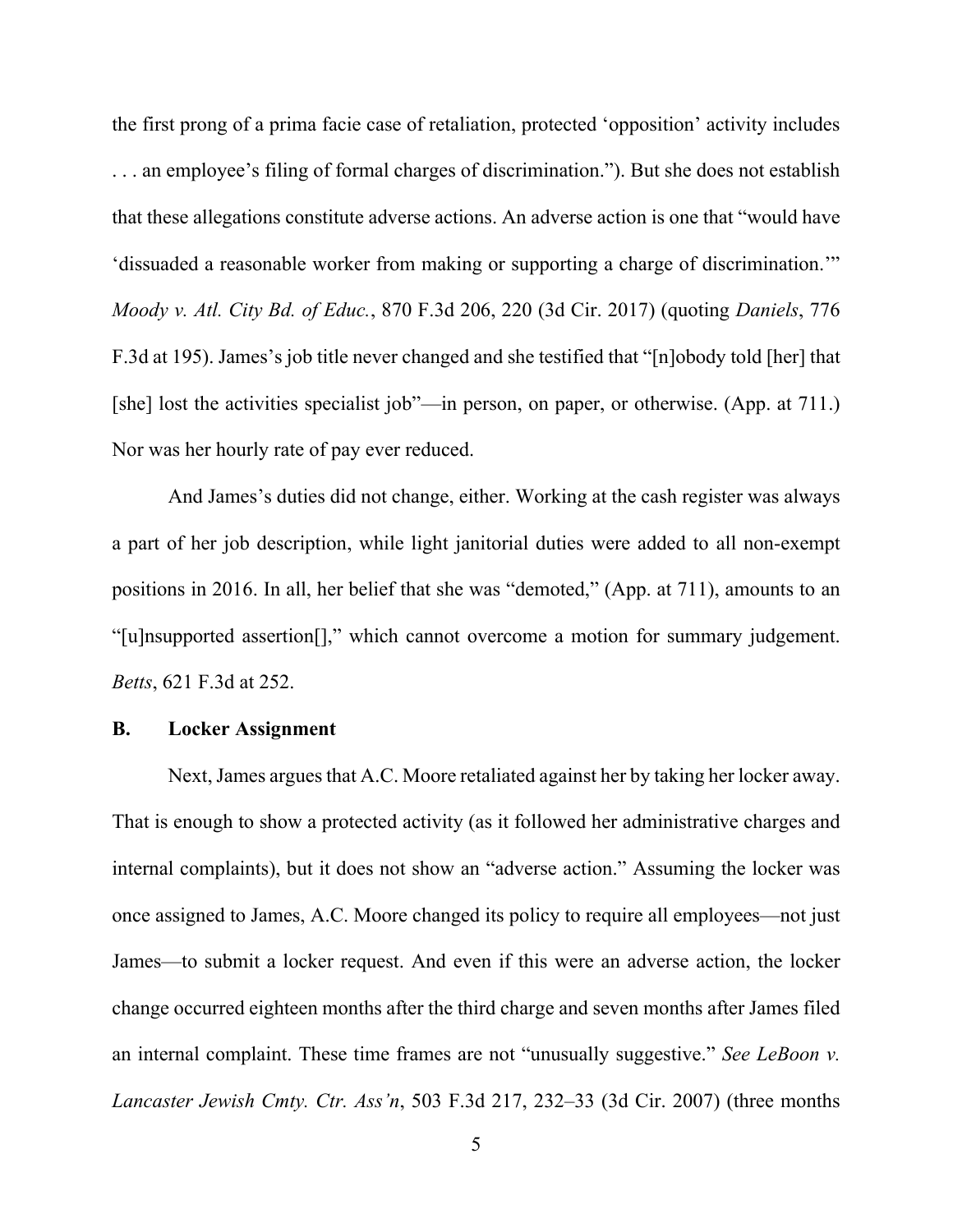"cannot create an inference of causation and defeat summary judgment"); *Andreoli v. Gates*, 482 F.3d 641, 650 (3d Cir. 2007) (five months "insufficient to raise an inference of causation"). Considering the circumstances, no "reasonable factfinder could determine that [James's] engagement in a protected activity was the likely reason for" the locker reassignment, *Carvalho-Grevious v. Del. State Univ.*, 851 F.3d 249, 261 (3d Cir. 2017) (emphasis omitted).

## **C. Lower Performance Evaluation**

Next, James alleges that her performance evaluations dropped after she filed her charges. Recall that James filed her first charge in February 2013, and the second in June 2013. James received her 2012 "Meets Expectations" after her first filing, the same rating she received in 2009 and 2010. It was not until the 2013 performance review that James's score declined. 6

But this still does not make a prima facie case. First, James testified that her score rebounded over the next years. One negative evaluation, standing alone, is not enough to constitute an adverse action. *See Walker v. Centocor Ortho Biotech, Inc.*, 558 F. App'x 216, 220 (3d Cir. 2014). Second, even if one negative score were enough, James was not disciplined, nor was her compensation impacted. And "[t]he antiretaliation provision protects an individual not from all retaliation, but from retaliation that produces an injury or harm." *Burlington N. & Santa Fe Ry. Co. v. White*, 548 U.S. 53, 67 (2006).

 $6$  Though the record is unclear as to when James received her 2013 review results, we construe the facts in the light most favorable to James, *Shuker*, 885 F.3d at 770, and assume that James received this lower-than-usual score after filing the second charge.